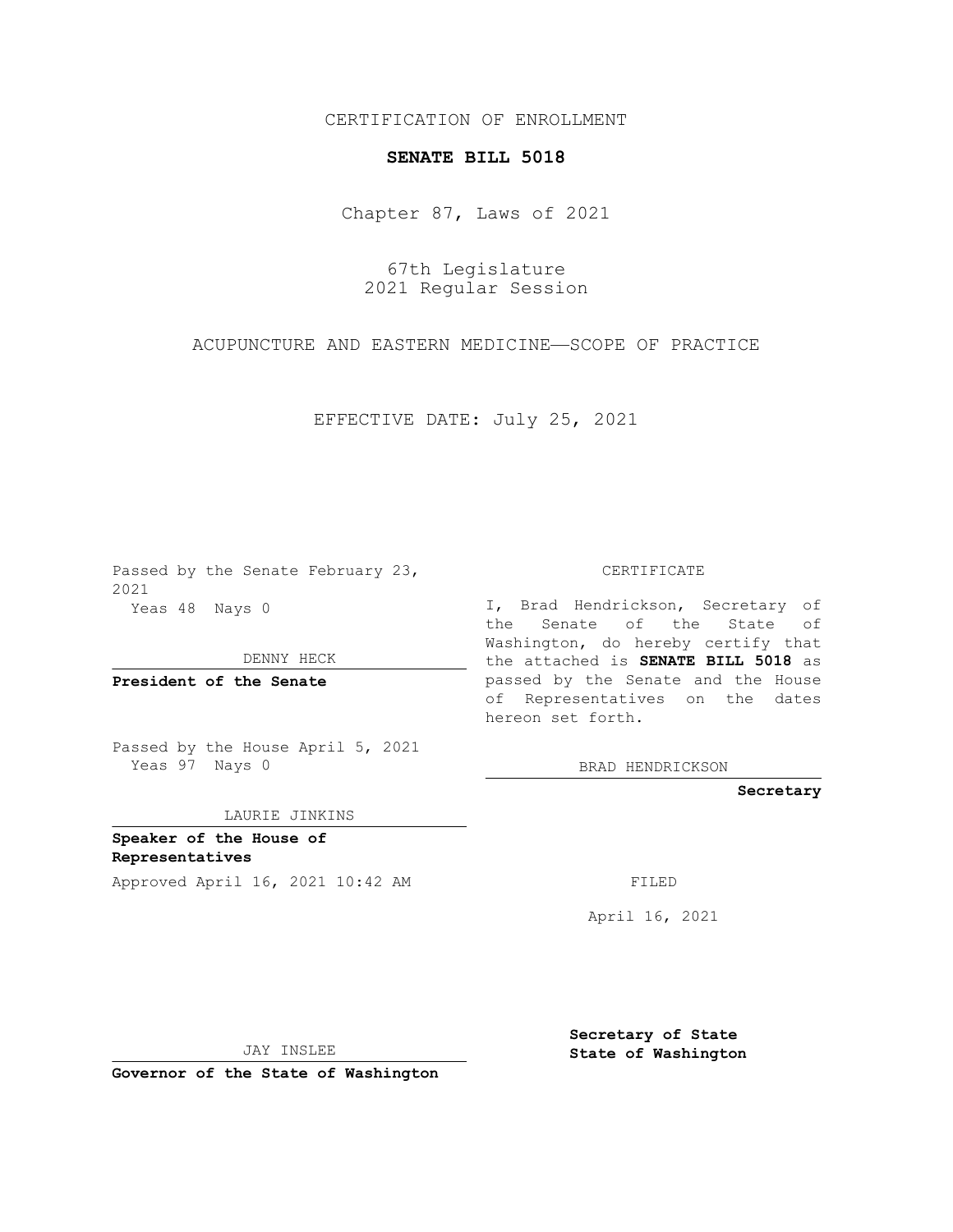## **SENATE BILL 5018**

Passed Legislature - 2021 Regular Session

**State of Washington 67th Legislature 2021 Regular Session By** Senators Rivers, Cleveland, Dhingra, Lovelett, Short, and Wilson, C.

Prefiled 12/15/20. Read first time 01/11/21. Referred to Committee on Health & Long Term Care.

1 AN ACT Relating to acupuncture and Eastern medicine; and amending 2 RCW 18.06.010 and 18.06.230.

3 BE IT ENACTED BY THE LEGISLATURE OF THE STATE OF WASHINGTON:

4 **Sec. 1.** RCW 18.06.010 and 2019 c 308 s 2 are each amended to 5 read as follows:

6 The following terms in this chapter shall have the meanings set 7 forth in this section unless the context clearly indicates otherwise:

8 (1) "Acupuncture((" or ")) and Eastern medicine" means a health 9 care service utilizing acupuncture or Eastern medicine diagnosis and 10 treatment to promote health and treat organic or functional disorders 11 ((and includes the following)), which includes a variety of 12 traditional and modern acupuncture and Eastern medicine therapeutic 13 treatments, such as the practice of acupuncture techniques and herbal 14 medicine to maintain and promote wellness, prevent, manage, and 15 reduce pain, and treat substance use disorder. Acupuncture and 16 Eastern medicine includes the following:

17 (a) ((Acupuncture, including the use)) Use of presterilized, 18 disposable needles, such as filiform needles, and other acupuncture 19 needles, syringes, or lancets to directly and indirectly stimulate 20 meridians and acupuncture points ((and meridians)) including ashi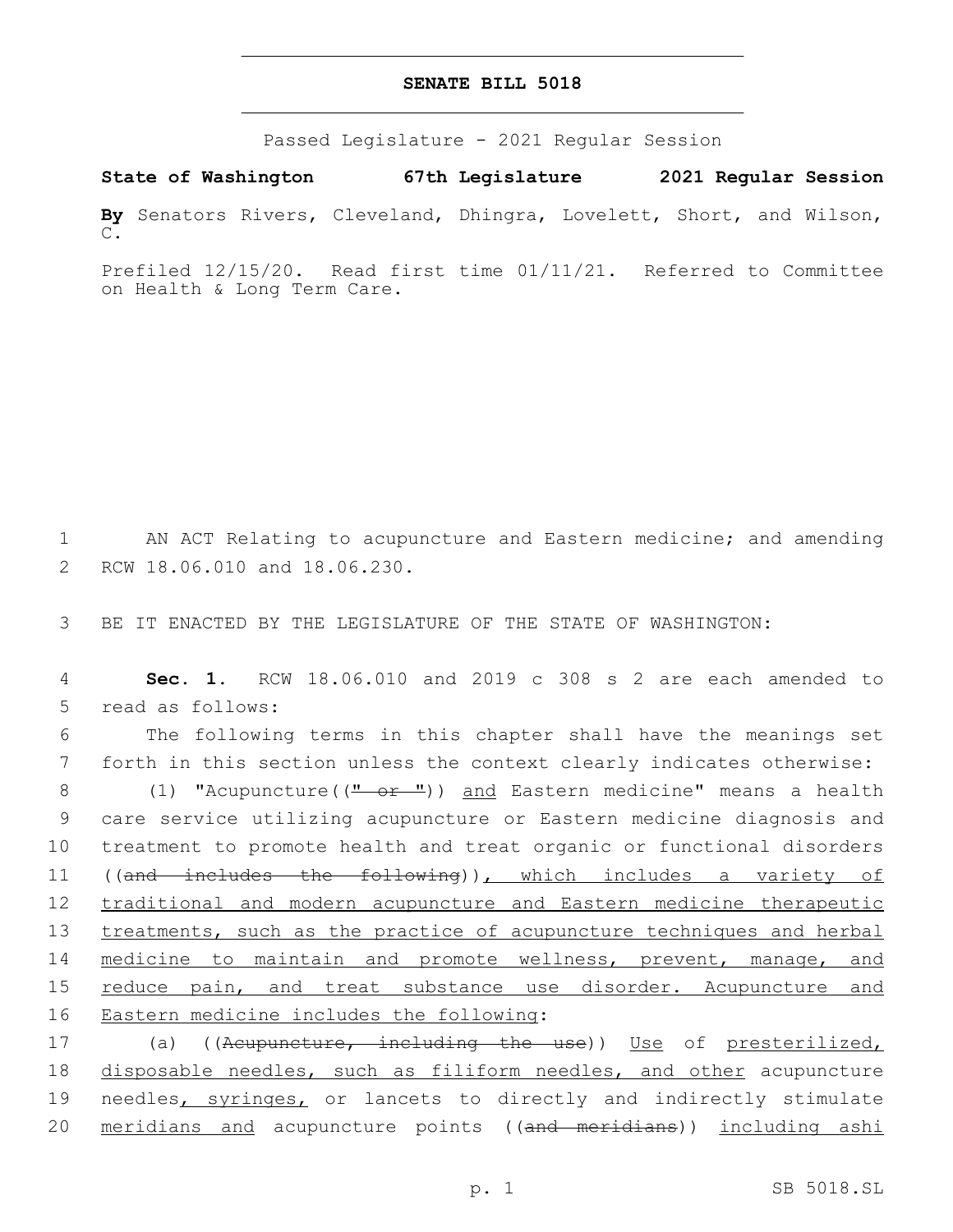1 points, motor points, trigger points, and other nonspecific points 2 throughout the body; 3 (b) Use of electrical, mechanical, or magnetic devices to 4 stimulate meridians and acupuncture points ((and meridians)) 5 including ashi points, motor points, trigger points, and other 6 nonspecific points throughout the body; 7 (c) Intramuscular needling and dry needling of trigger points and 8 other nonspecific points throughout the body in accordance with 9 acupuncture and Eastern medicine training; 10 (d) All points and protocols for ear acupuncture including 11 auricular acupuncture, national acupuncture detoxification 12 association protocol, battlefield acupuncture, and the Nogier system; 13 (e) Use of contact needling and noninsertion tools such as 14 teishin, enshin, or zanshin; 15 (f) Moxibustion;  $16$   $((\text{+d})^2)(\text{q})$  Acupressure; 17  $((\text{+e})^n)(\text{h})$  Cupping; 18  $((\text{#}))$  (i) Dermal friction technique; 19  $((\overline{q}))(j)$  Infra-red; 20 (((h))) (k) Sonopuncture; 21  $((\overleftrightarrow{t}))$   $(1)$  Laserpuncture; 22 ( $(\overrightarrow{(+)})$ ) (m) Point injection therapy, as defined in rule by the 23 department. Point injection therapy includes injection of substances, 24 limited to saline, sterile water, herbs, minerals, vitamins in liquid 25 form, and homeopathic and nutritional substances, consistent with the 26 practice of acupuncture or Eastern medicine. Point injection therapy 27 also includes injection of local anesthetics, such as lidocaine and 28 procaine, for reduction of pain during point injection therapy, 29 consistent with the practice of acupuncture and Eastern medicine and 30 training requirements as defined in rule. An acupuncturist or 31 acupuncture and Eastern medicine practitioner using point injection 32 therapy who has met the training and education requirements 33 established pursuant to RCW 18.06.230 may use oxygen, and epinephrine 34 for potential emergency purposes, such as an allergic or adverse 35 reaction, for patient care and safety. Point injection therapy does 36 not include injection of controlled substances contained in Schedules 37 I through V of the uniform controlled substances act, chapter 69.50 38 RCW or steroids as defined in RCW 69.41.300;  $39$  ( $(\frac{1}{k})$ ) (n) Dietary advice and health education based on

40 acupuncture or Eastern medical theory, including the recommendation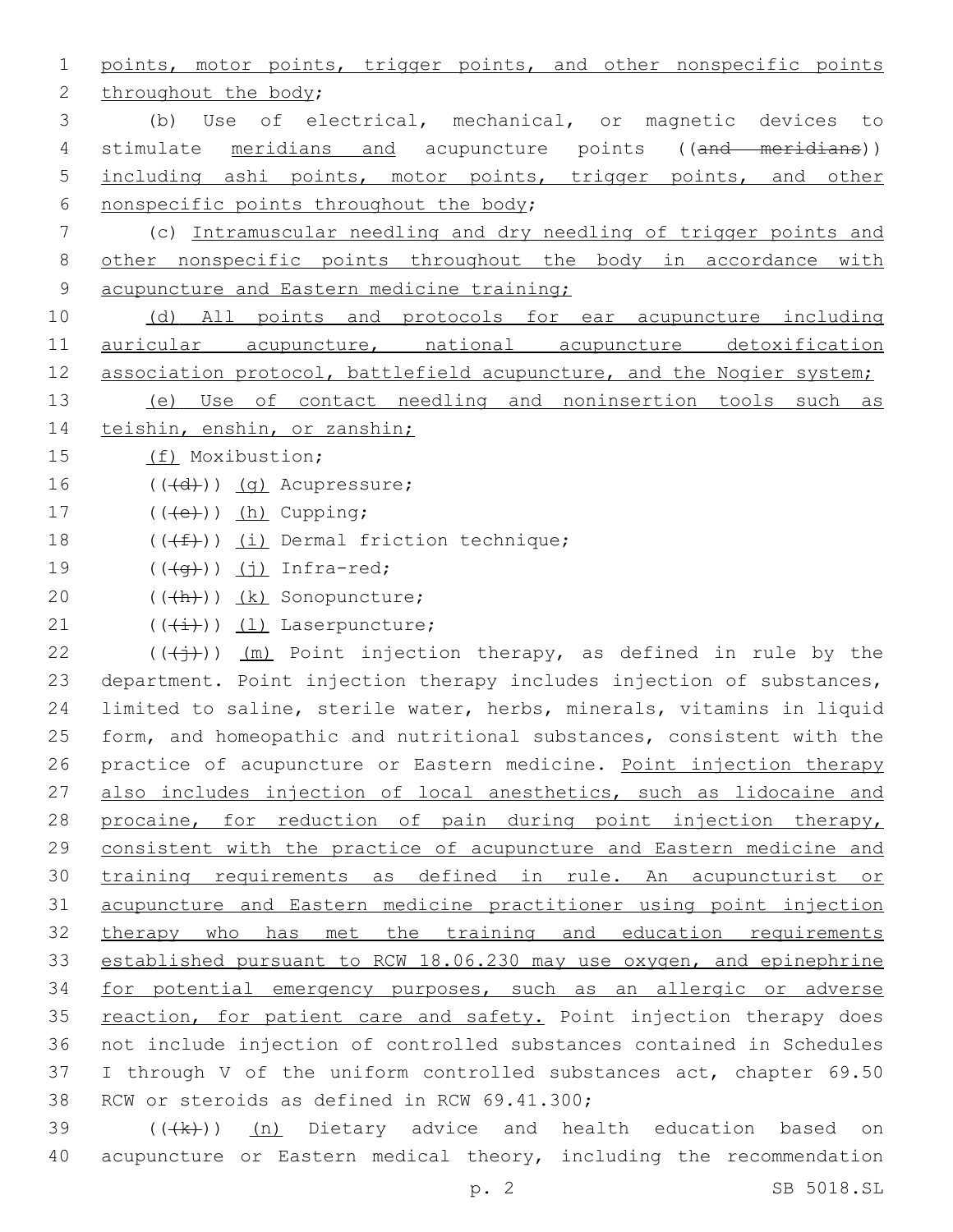and sale of herbs, vitamins, minerals, and dietary and nutritional 2 supplements;

  $((+1))$   $(0)$  Breathing, relaxation, and Eastern exercise 4 techniques;

5  $((+\mathfrak{m}))(p)$  Qi gong;

 $((+n))$   $(q)$  Eastern massage and Tui na, which is a method of Eastern bodywork, characterized by the kneading, pressing, rolling, shaking, and stretching of the body and does not include spinal 9 manipulation; and

10  $((+e+))$   $(r)$  Superficial heat and cold therapies.

 (2) "Acupuncturist" or "acupuncture and Eastern medicine practitioner" means a person licensed under this chapter.

(3) "Department" means the department of health.

 (4) "Secretary" means the secretary of health or the secretary's 15 designee.

 Nothing in this chapter requires individuals to be licensed as an acupuncturist or acupuncture and Eastern medicine practitioner in 18 order to provide the techniques and services in subsection  $(1)$  ( $(\frac{1}{k})$ )  $(n)$  through  $((+e+))$   $(r)$  of this section or to sell herbal products.

 **Sec. 2.** RCW 18.06.230 and 2019 c 308 s 12 are each amended to 21 read as follows:

 (1) Prior to providing point injection therapy services, an acupuncturist or acupuncture and Eastern medicine practitioner must obtain the education and training necessary to provide the service.

 (2) Any acupuncturist or acupuncture and Eastern medicine practitioner performing point injection therapy prior to June 9, 2016, must be able to demonstrate, upon request of the department of health, successful completion of education and training in point 29 injection therapy.

 (3) Prior to administering local anesthetics, epinephrine, or oxygen in providing point injection therapy services, an acupuncturist or acupuncture and Eastern medicine practitioner must satisfy education and training requirements established by the department. The department must adopt rules establishing these requirements by July 1, 2022.

> Passed by the Senate February 23, 2021. Passed by the House April 5, 2021. Approved by the Governor April 16, 2021.